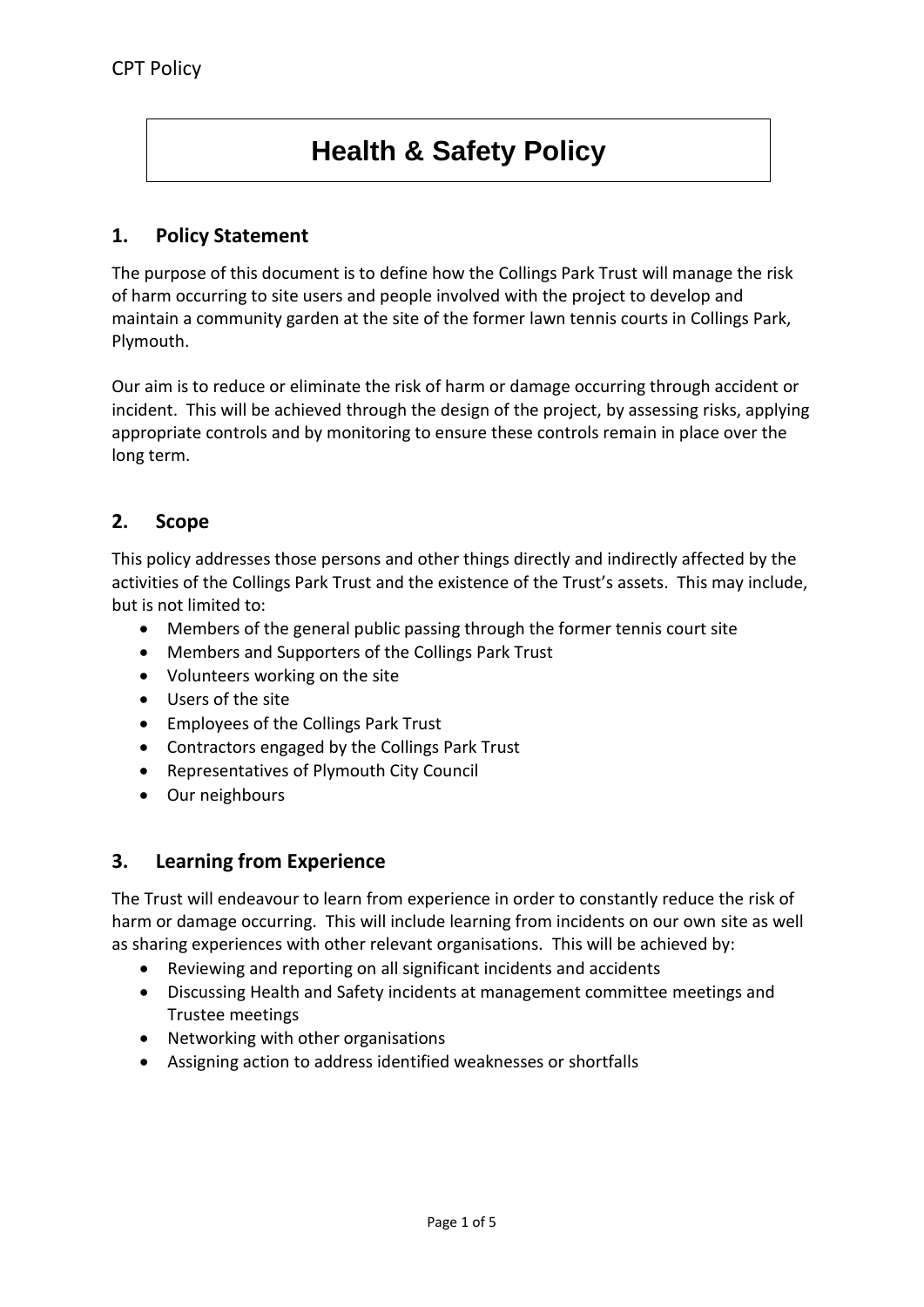# **4. Responsibilities**

Responsibility for the management of Health and Safety will be discharged by the Trustees via the management committee and through the roles of designated persons, including designated Health & Safety Coordinators. The management committee will assess each phase of the project to develop the site and determine any steps that need to be taken to reduce risk. This will be documented and will form part of the submission to Trustees for ratification prior to the implementation of each phase.

# **5. Documentation and Communication**

It will be the responsibility of Trustees and management committee to ensure volunteers and site users are made aware of and, as far as is practicable, apply the policies, procedures and risk assessments referred to in this document. This will be achieved through clear communication and by making information and guidance readily available.

Health and Safety related documents will be assembled and held on behalf of the Trust by designated Health & Safety Coordinators under the guidance of the Secretary to the management committee. This may include, but is not limited to:

- Risk Assessments
- COSHH Data Sheets and Assessments
- Maintenance plans and records
- Competency assessment records
- Project assessment and risk reduction records

Such documents will be made available on request to those with a genuine need.

## **6. Planning for Safety**

The Trust will minimise the risk of accidental injury by applying a policy of risk assessment and risk reduction throughout the design, establishment and ongoing maintenance of the community garden and any other projects it commissions. The proposed design of the community garden and other projects will be assessed to ensure that the risk of slips, trips, falls and other injury has been addressed; also that development works and ongoing maintenance works are viable without exposing contractors or volunteer workers to inordinate risk. During the design phase particular attention will be given to making the site safely accessible to persons of all physical abilities.

## **7. Control of Access**

In general, access to the community garden will be unrestricted, so it is vital that the site remains in a safe condition. Where necessary, for instance when trees are being lopped,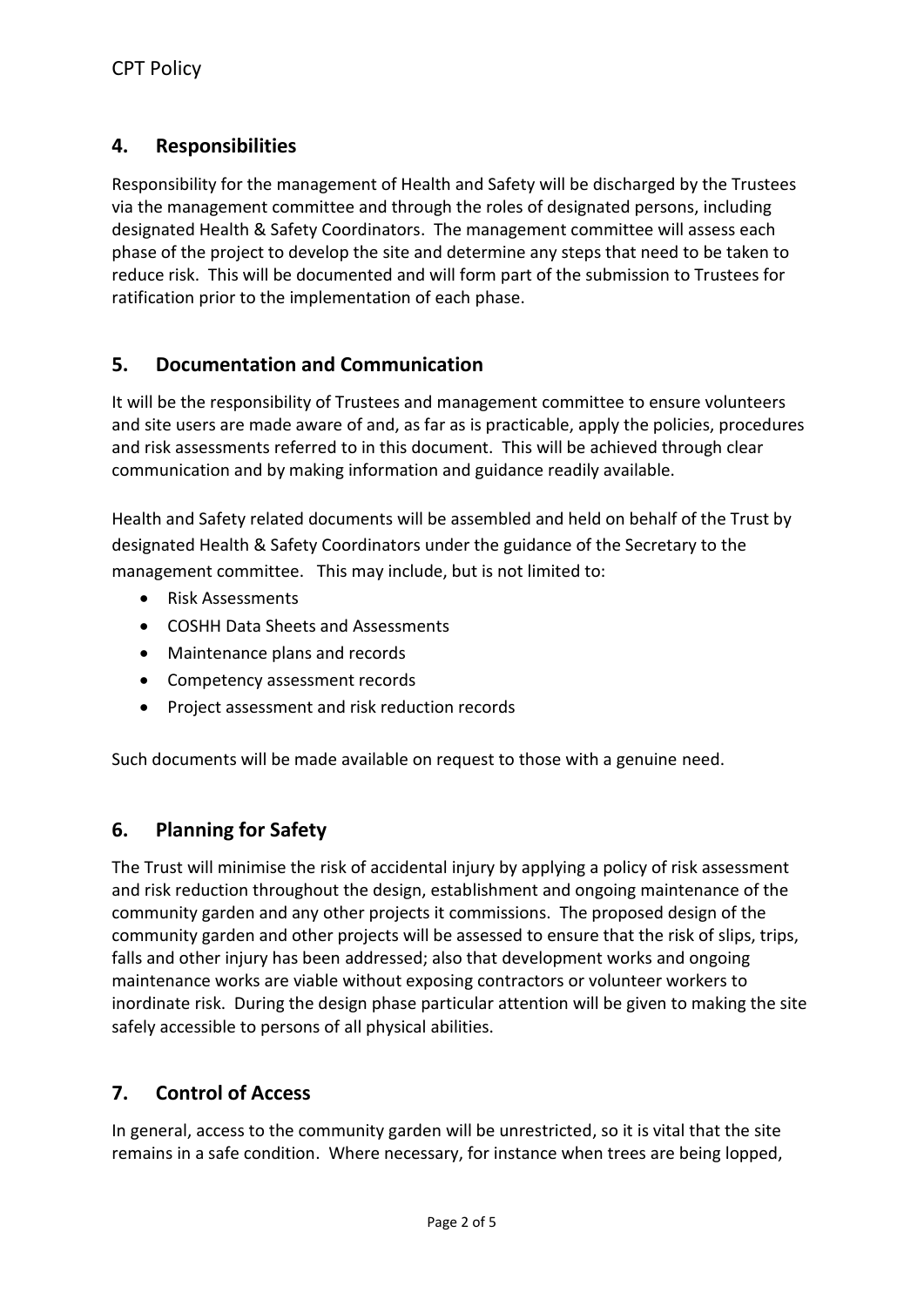temporary barriers and/or warning signs shall be used to deter unauthorised access to particular areas.

# **8. Control of activities**

Adequate assessment of Health and Safety shall be undertaken and recorded before any planned activity takes place on the Trust's site or any project related activity takes place on any other site. Such assessment shall take account of the following criteria as a minimum:

- What the activity will involve and what tools and equipment will be used. If necessary the activity in question shall be sub-divided to make the assessment more thorough and meaningful.
- How the activity will be controlled and who will have overall responsibility for that control.
- Who is involved and what is their level of experience and competence? What support / guidance will be provided to inexperienced persons?
- When will the activity start and when is it planned to finish?
- Where the activity will take place, what conditions are likely to be and what else is likely to be happening in that area at the same time.

It is the Trust's policy that volunteers shall only use power tools either where they are inherently low risk items or otherwise where the volunteer group includes somebody suitably qualified and experienced either to use the power tool in question or to provide training and supervision of others using said power tool. Consideration shall be given to outsourcing any activity deemed as high risk.

The Trust expects to purchase a range of hand and power tools for use by volunteers. Such tools will be registered with a representative of the community garden management committee and will be the subject of regular inspection and maintenance. The periodicity of maintenance will be appropriate to the tool in question, as determined by risk assessment, in consultation with manufacturers' data and based on advice from suitably qualified and experienced members of the community. Tools belonging to the Trust will generally be stored on site in the proposed secure store, access to which shall be controlled by a nominated lead volunteer.

# **9. Risk Assessment and Risk Mitigation**

During the establishment and ongoing maintenance of facilities under the control of the Trust it will be policy that all works undertaken will be subject to formal risk assessment and risk mitigation, whether the works are undertaken by contractors or volunteer workers. Working methods will be selected to avoid the introduction of undue risk wherever possible; methods of risk mitigation will be employed to ensure that all remaining risk is reduced to an acceptable level.

The Trust will develop and maintain general risk assessments to cover foreseeable and repeatable tasks; it will also establish specific risk assessments for tasks not covered adequately by the general risk assessments, also for tasks deemed high or very high risk.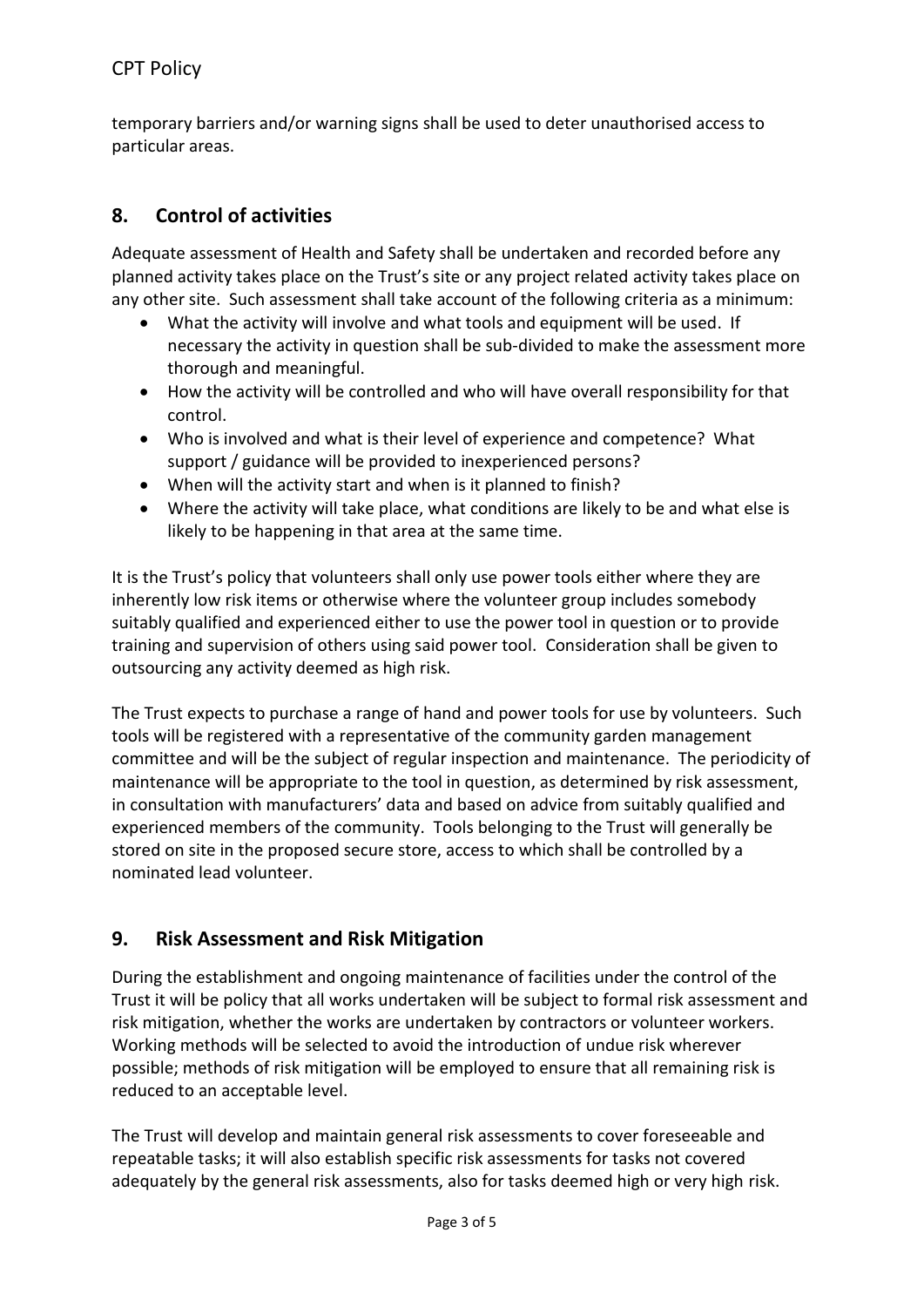Risk Assessments will be recorded and held by the Trust's Health & Safety Coordinators and Secretary to the management committee for future reference. All volunteer workers will be provided with access to relevant risk assessments and the nominated lead volunteer shall satisfy themselves that all involved have an understanding of the risks and the risk mitigation actions they should follow. In particular, the lead volunteer shall ensure that appropriate Personal Protective Equipment (PPE) is available and is used throughout the activity in question (see separate PPE section below).

Completing a risk assessment shall include the following steps:

- Identify the hazards
- Identify severity of any potential accident and who might be harmed
- Evaluate the risk, decide if existing or new control measures are adequate
- Rate the risk (very high, high, medium or low)
- Record and date your findings and recommendations
- Diary a review date (within a 12 months or after an event)
- Share RA with members, volunteers and participants

All risk assessments should be undertaken by a competent person and be reviewed within 12 months or after any incident that results in an accident or near miss.

Fire risk assessment shall be considered as part of the overall Risk Assessment process where relevant and fire safety awareness training will be provided if deemed appropriate.

The Trust also recognises the need for the risk associated with its contractors undertaking works on the community garden site to be managed effectively. Accordingly, contractors will be required to submit and work in accordance with their own health and safety risk assessments relative to the tasks they are employed to undertake. Such risk assessments will be reviewed by one or more Trustee and/or suitable experienced member of the management committee to ensure they appear appropriate and adequate. However, the Trust will ensure that its actions in doing so cannot be interpreted as taking control of and responsibility for the contractor's activities.

## **10. Personal Protective Equipment**

The type of equipment and activity being undertaken on the project will determine what Personal Protective Equipment (PPE) should be in use, for instance:

- Closed-in footwear or safety boots
- Gardening gloves
- Eye protection (e.g. safety glasses, goggles, full-face mask)
- Wet weather clothing.

General and specific risk assessments will identify PPE requirements within the control measures.